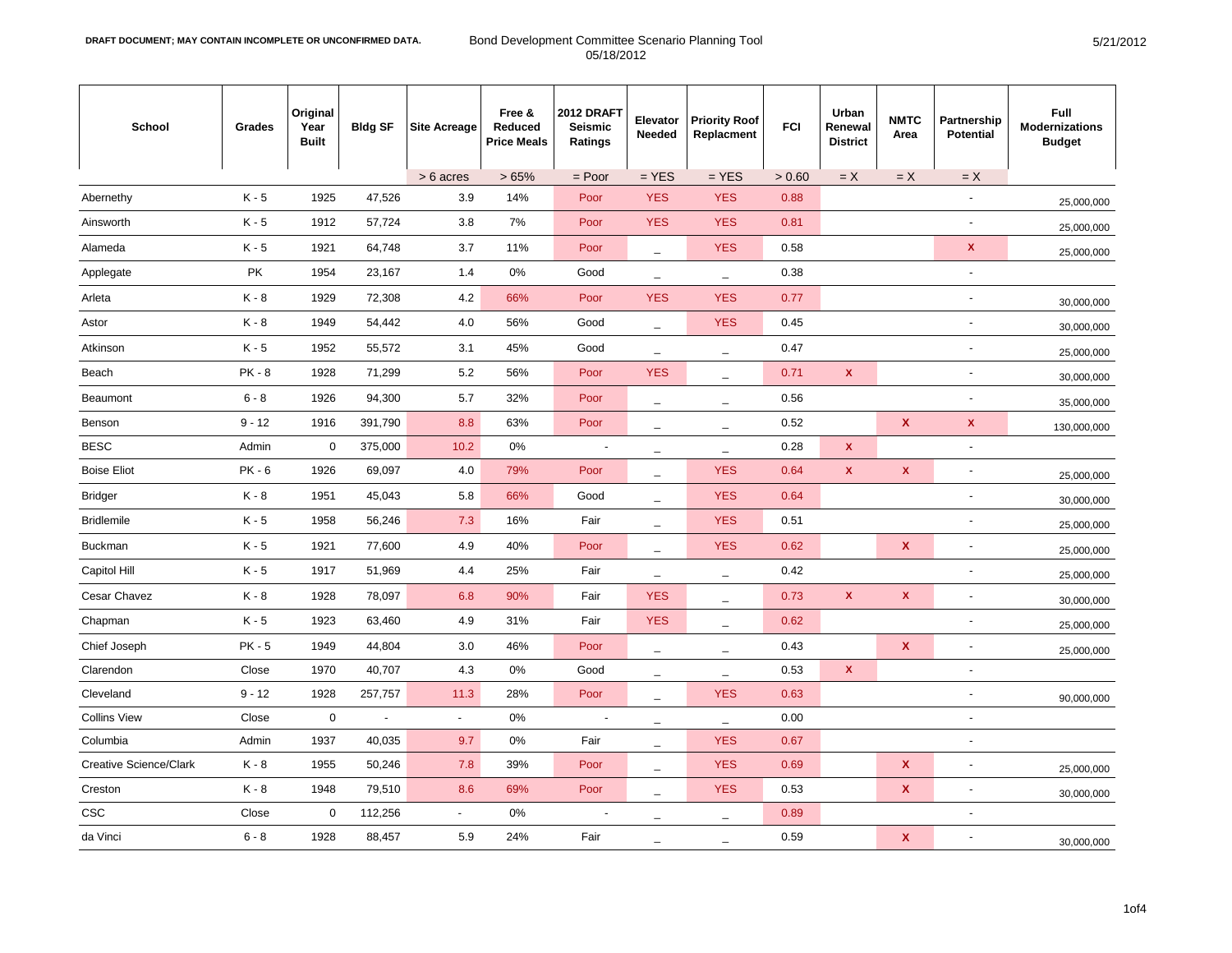| <b>School</b>              | Grades        | Original<br>Year<br><b>Built</b> | <b>Bldg SF</b> | <b>Site Acreage</b> | Free &<br>Reduced<br><b>Price Meals</b> | 2012 DRAFT<br><b>Seismic</b><br><b>Ratings</b> | Elevator<br>Needed                | <b>Priority Roof</b><br>Replacment | <b>FCI</b> | Urban<br>Renewal<br><b>District</b> | <b>NMTC</b><br>Area       | Partnership<br><b>Potential</b> | Full<br><b>Modernizations</b><br><b>Budget</b> |
|----------------------------|---------------|----------------------------------|----------------|---------------------|-----------------------------------------|------------------------------------------------|-----------------------------------|------------------------------------|------------|-------------------------------------|---------------------------|---------------------------------|------------------------------------------------|
|                            |               |                                  |                | > 6 acres           | >65%                                    | $=$ Poor                                       | $=$ YES                           | $=$ YES                            | > 0.60     | $=X$                                | $=X$                      | $=X$                            |                                                |
| Duniway                    | $K - 5$       | 1926                             | 68,054         | 5.6                 | 15%                                     | Poor                                           | <b>YES</b>                        | $\overline{\phantom{a}}$           | 0.71       |                                     |                           | ÷,                              | 25,000,000                                     |
| Edwards                    | Lease         | 1961                             | 20,610         | 1.1                 | $0\%$                                   | Good                                           | $\equiv$                          | $\equiv$                           | 0.44       |                                     |                           | $\overline{\phantom{a}}$        |                                                |
| Faubion                    | <b>PK - 8</b> | 1950                             | 51,881         | 7.8                 | 73%                                     | Good                                           | $\overline{\phantom{a}}$          | <b>YES</b>                         | 0.61       |                                     |                           | $\mathbf{x}$                    | 35,000,000                                     |
| Fernwood - Beverly Cleary  | $2 - 8$       | 1911                             | 89,846         | 4.3                 | 15%                                     | Poor                                           | $\overline{\phantom{m}}$          | <b>YES</b>                         | 0.66       |                                     |                           |                                 | 36,000,000                                     |
| <b>Forest Park</b>         | $K - 5$       | 1998                             | 52,260         | 6.6                 | 4%                                      | Good                                           | $\overline{\phantom{a}}$          | $\overline{\phantom{m}}$           | 0.03       |                                     |                           | ÷,                              | 25,000,000                                     |
| Foster                     | Close         | 1963                             | 11,935         | 3.6                 | $0\%$                                   |                                                | $\overline{\phantom{a}}$          | $\qquad \qquad -$                  | 0.55       |                                     |                           | $\overline{a}$                  |                                                |
| Franklin                   | $9 - 12$      | 1915                             | 218,574        | 18.3                | 56%                                     | Poor                                           | <b>YES</b>                        | $\qquad \qquad -$                  | 0.58       |                                     |                           | $\overline{a}$                  | 85,000,000                                     |
| George                     | $6 - 8$       | 1950                             | 76,143         | 7.3                 | 88%                                     | Fair                                           | $\overline{\phantom{a}}$          | <b>YES</b>                         | 0.66       |                                     | $\boldsymbol{\mathsf{x}}$ | $\overline{a}$                  | 30,000,000                                     |
| Glencoe                    | $K - 5$       | 1923                             | 61,042         | 5.8                 | 29%                                     | Fair                                           | <b>YES</b>                        | $\qquad \qquad -$                  | 0.74       |                                     |                           | $\overline{a}$                  | 25,000,000                                     |
| Grant                      | $9 - 12$      | 1923                             | 274,489        | 10.2                | 23%                                     | Poor                                           | $\overline{\phantom{a}}$          | <b>YES</b>                         | 0.66       |                                     |                           |                                 | 95,000,000                                     |
| Gray                       | $6 - 8$       | 1952                             | 74,931         | 13.2                | 26%                                     | Good                                           | <b>YES</b>                        | $\overline{\phantom{m}}$           | 0.35       |                                     |                           |                                 | 35,000,000                                     |
| Green Thmb                 | Transition    | $\mathbf 0$                      | 9,394          | 5.5                 | $0\%$                                   |                                                | $\overline{\phantom{a}}$          | $\overline{\phantom{0}}$           | 0.80       |                                     |                           | $\overline{a}$                  |                                                |
| Grout                      | $K - 5$       | 1927                             | 73,085         | 2.3                 | 70%                                     | Poor                                           | <b>YES</b>                        | $\overline{\phantom{a}}$           | 0.68       |                                     | $\boldsymbol{\mathsf{x}}$ | $\overline{a}$                  | 30,000,000                                     |
| Harrison Park              | $K - 8$       | 1949                             | 110,796        | 5.4                 | 85%                                     | Good                                           | $\overline{\phantom{m}}$          | $\overline{\phantom{m}}$           | 0.44       |                                     | $\boldsymbol{\mathsf{x}}$ | ٠                               | 40,000,000                                     |
| Hayhurst                   | K-8           | 1954                             | 50,356         | 7.4                 | 24%                                     | Poor                                           | L.                                | <b>YES</b>                         | 0.46       |                                     |                           | $\overline{a}$                  | 30,000,000                                     |
| <b>Holladay Annex</b>      | Pioneer       | $\mathsf 0$                      | 29,979         | 2.1                 | 0%                                      | ÷,                                             | $\overline{\phantom{a}}$          | <b>YES</b>                         | 0.48       |                                     |                           |                                 |                                                |
| <b>Holladay Center</b>     | Pioneer       | 1972                             | 29,979         | 2.5                 | 81%                                     | Fair                                           | $\overline{\phantom{m}}$          | $\overline{\phantom{0}}$           | 0.68       |                                     |                           | $\overline{a}$                  |                                                |
| Hollyrood - Beverly Cleary | $K - 1$       | 1958                             | 15,581         | 0.9                 | $0\%$                                   | Good                                           | $\hspace{1.0cm} - \hspace{1.0cm}$ | $\overline{\phantom{a}}$           | 0.35       |                                     |                           | $\overline{\phantom{a}}$        |                                                |
| Hosford                    | $6 - 8$       | 1925                             | 86,407         | 6.7                 | 46%                                     | Poor                                           | <b>YES</b>                        | <b>YES</b>                         | 0.70       |                                     |                           | ٠                               | 30,000,000                                     |
| Humboldt                   | <b>PK - 9</b> | 1959                             | 43,869         | 3.6                 | 81%                                     | Good                                           | $\overline{\phantom{a}}$          | $\overline{\phantom{a}}$           | 0.45       | $\mathbf{x}$                        | $\pmb{\mathsf{x}}$        | Ĭ.                              | 30,000,000                                     |
| Irvington                  | $K - 8$       | 1932                             | 68,424         | 3.5                 | 41%                                     | Fair                                           | <b>YES</b>                        | <b>YES</b>                         | 0.57       |                                     |                           | $\overline{a}$                  | 30,000,000                                     |
| Jackson                    | $6 - 8$       | 1966                             | 212,534        | 36.4                | 27%                                     | Poor                                           |                                   | <b>YES</b>                         | 0.63       |                                     |                           | $\overline{a}$                  | 85,000,000                                     |
| James John                 | $K - 5$       | 1929                             | 63,725         | 3.3                 | 86%                                     | Poor                                           | <b>YES</b>                        | <b>YES</b>                         | 0.84       |                                     | $\boldsymbol{\mathsf{x}}$ | $\ddot{\phantom{0}}$            | 25,000,000                                     |
| Jefferson                  | $9 - 12$      | 1909                             | 321,354        | 14.0                | 76%                                     | Poor                                           | $\overline{\phantom{a}}$          | $\overline{\phantom{0}}$           | 0.62       | $\boldsymbol{\mathsf{X}}$           | $\pmb{\mathsf{x}}$        | $\mathbf{x}$                    | 45,000,000                                     |
| Kellogg                    | Close         | 1913                             | 98,798         | 6.2                 | $0\%$                                   | Poor                                           | <b>YES</b>                        | $\qquad \qquad -$                  | 0.64       |                                     |                           |                                 |                                                |
| Kelly                      | $K - 5$       | 1952                             | 78,751         | 9.2                 | 80%                                     | Good                                           | $\overline{\phantom{a}}$          | <b>YES</b>                         | 0.46       |                                     | $\mathbf{x}$              | $\overline{a}$                  | 30,000,000                                     |
| Kenton                     | Lease         | 1913                             | 52,880         | 4.0                 | 0%                                      | Fair                                           | $\overline{\phantom{a}}$          | $\equiv$                           | 0.45       | $\mathbf{x}$                        |                           | $\overline{a}$                  |                                                |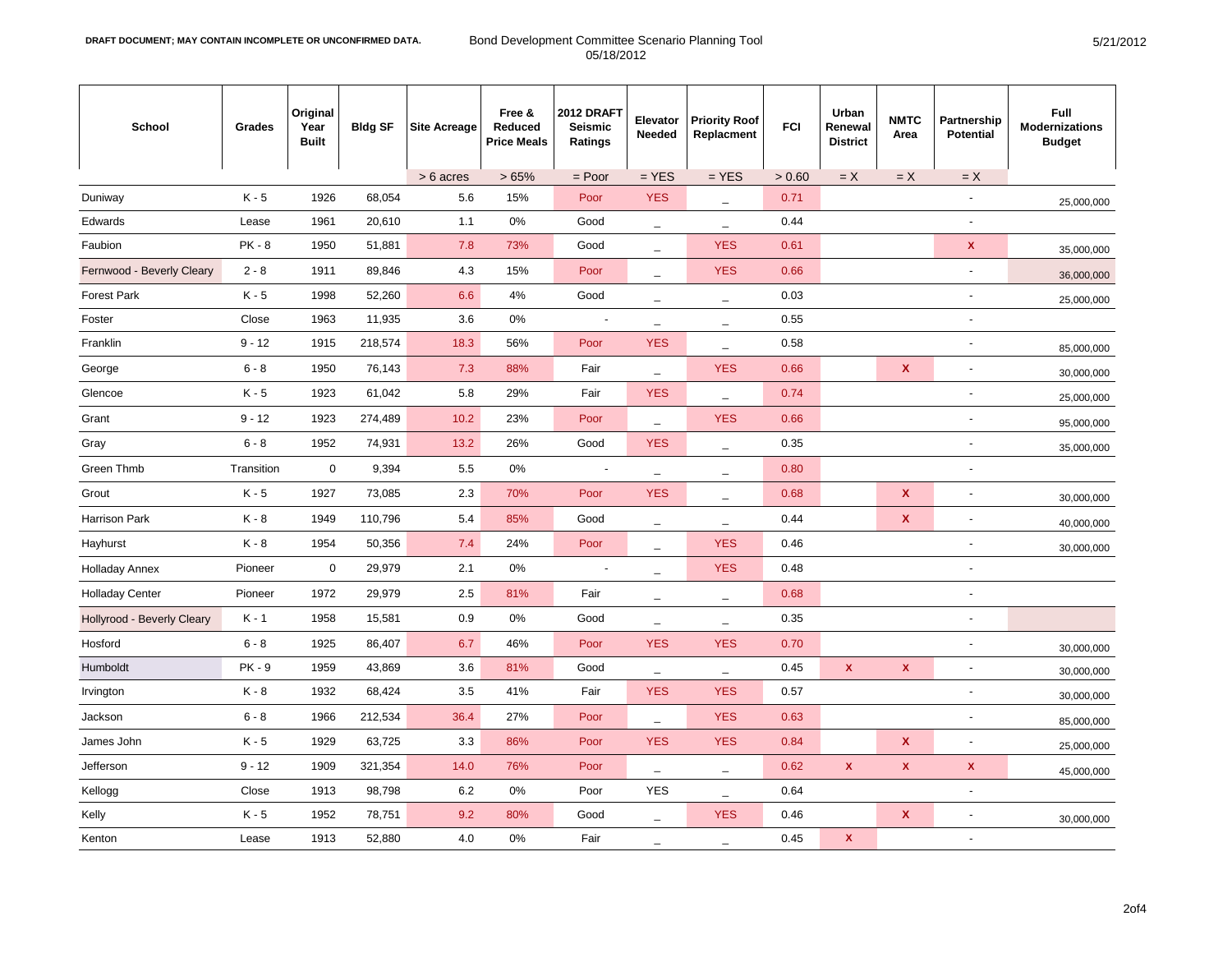| School              | Grades        | Original<br>Year<br><b>Built</b> | <b>Bldg SF</b> | <b>Site Acreage</b>      | Free &<br>Reduced<br><b>Price Meals</b> | 2012 DRAFT<br>Seismic<br>Ratings | Elevator<br>Needed       | <b>Priority Roof</b><br>Replacment | <b>FCI</b> | Urban<br>Renewal<br><b>District</b> | <b>NMTC</b><br>Area       | Partnership<br><b>Potential</b> | Full<br><b>Modernizations</b><br><b>Budget</b> |
|---------------------|---------------|----------------------------------|----------------|--------------------------|-----------------------------------------|----------------------------------|--------------------------|------------------------------------|------------|-------------------------------------|---------------------------|---------------------------------|------------------------------------------------|
|                     |               |                                  |                | > 6 acres                | >65%                                    | $=$ Poor                         | $=$ YES                  | $=$ YES                            | > 0.60     | $=X$                                | $=X$                      | $=X$                            |                                                |
| King                | <b>PK - 8</b> | 1925                             | 101,138        | 4.9                      | 93%                                     | Fair                             | <b>YES</b>               | $\overline{\phantom{0}}$           | 0.74       |                                     | $\pmb{\mathsf{x}}$        | $\blacksquare$                  | 35,000,000                                     |
| Lane                | $6 - 8$       | 1927                             | 94,866         | 9.1                      | 86%                                     | Poor                             | <b>YES</b>               | $\overline{\phantom{0}}$           | 0.58       |                                     | $\boldsymbol{\mathsf{x}}$ | $\overline{\phantom{a}}$        | 35,000,000                                     |
| Laurelhurst         | K-8           | 1923                             | 60,518         | 2.9                      | 15%                                     | Fair                             | <b>YES</b>               | <b>YES</b>                         | 0.72       |                                     |                           | $\overline{\phantom{a}}$        | 30,000,000                                     |
| Lee                 | K-8           | 1953                             | 62,395         | 9.1                      | 78%                                     | Good                             | $\qquad \qquad -$        | <b>YES</b>                         | 0.54       |                                     |                           | $\blacksquare$                  | 30,000,000                                     |
| Lent                | K - 8         | 1949                             | 79,282         | 10.8                     | 88%                                     | Good                             | $\overline{\phantom{0}}$ | <b>YES</b>                         | 0.42       |                                     | $\boldsymbol{\mathsf{x}}$ | $\overline{a}$                  | 30,000,000                                     |
| Lewis               | $K - 5$       | 1952                             | 47,686         | 5.5                      | 40%                                     | Fair                             | $\qquad \qquad -$        | <b>YES</b>                         | 0.55       |                                     |                           | ÷                               | 25,000,000                                     |
| Lincoln             | $9 - 12$      | 1951                             | 200,046        | 11.0                     | 15%                                     | Fair                             | $\overline{\phantom{0}}$ | $\overline{\phantom{0}}$           | 0.45       | $\mathbf{x}$                        | $\pmb{\mathsf{x}}$        | $\pmb{\mathsf{x}}$              | 100,000,000                                    |
| Llewellyn           | $K - 5$       | 1928                             | 52,159         | 3.3                      | 21%                                     | Poor                             | <b>YES</b>               | $\overline{\phantom{m}}$           | 0.77       |                                     |                           | ÷                               | 25,000,000                                     |
| Madison             | $9 - 12$      | 1955                             | 287,937        | 20.0                     | 68%                                     | Fair                             | $\qquad \qquad -$        | $\overline{\phantom{0}}$           | 0.61       |                                     |                           |                                 | 100,000,000                                    |
| Maplewood           | K - 5         | 1948                             | 40,063         | 4.3                      | 27%                                     | Good                             | $\qquad \qquad -$        | <b>YES</b>                         | 0.61       |                                     |                           | $\overline{\phantom{a}}$        | 25,000,000                                     |
| Markham             | K-5           | 1951                             | 80,117         | 9.2                      | 55%                                     | Good                             | $\overline{\phantom{0}}$ | $\qquad \qquad -$                  | 0.50       |                                     |                           | ٠                               | 30,000,000                                     |
| Marshall            | Admin         | 1960                             | 252,483        | 24.2                     | 0%                                      | Fair                             | $\qquad \qquad -$        | $\overline{\phantom{0}}$           | 0.64       |                                     |                           | $\overline{\phantom{a}}$        |                                                |
| Marysville          | K - 8         | 1921                             | 52,817         | 5.2                      | 88%                                     | Poor                             | $\overline{\phantom{a}}$ | $\overline{\phantom{0}}$           | 0.53       |                                     | $\mathbf{x}$              |                                 |                                                |
| Meek                | Alliance      | 1953                             | 33,659         | 5.6                      | 62%                                     | Fair                             | $\overline{\phantom{0}}$ | $\equiv$                           | 0.37       |                                     |                           | $\overline{a}$                  |                                                |
| <b>MLC</b>          | K-12          | 1914                             | 69,458         | 3.8                      | 24%                                     | Poor                             | $\overline{\phantom{a}}$ | $\overline{\phantom{a}}$           | 0.58       |                                     | $\pmb{\mathsf{x}}$        |                                 |                                                |
| Mt. Tabor           | $6 - 8$       | 1952                             | 79,465         | 7.4                      | 37%                                     | Fair                             | $\overline{\phantom{0}}$ | <b>YES</b>                         | 0.51       |                                     |                           | ÷,                              | 30,000,000                                     |
| <b>Ockley Green</b> | K - 8         | 1925                             | 74,876         | 5.2                      | 77%                                     | Fair                             | <b>YES</b>               | <b>YES</b>                         | 0.69       | $\mathbf{x}$                        | $\pmb{\mathsf{x}}$        | $\overline{\phantom{a}}$        | 30,000,000                                     |
| Peninsula           | K - 8         | 1952                             | 61,902         | 6.7                      | 80%                                     | Fair                             | $\overline{\phantom{0}}$ | $\overline{\phantom{a}}$           | 0.37       | $\pmb{\mathsf{x}}$                  | $\pmb{\mathsf{x}}$        | $\overline{\phantom{a}}$        | 30,000,000                                     |
| <b>RAMONA</b>       | PK            | $\mathbf 0$                      | ÷,             | $\overline{\phantom{a}}$ | 0%                                      |                                  | ۰                        | $\overline{\phantom{0}}$           | 0.00       |                                     |                           | ÷,                              |                                                |
| Rice                | Admin         | 1955                             | 16,136         | 2.0                      | 0%                                      | Good                             | $\overline{\phantom{0}}$ | $\overline{\phantom{0}}$           | 0.53       |                                     |                           | ÷,                              |                                                |
| Richmond            | $PK - 5$      | 1908                             | 80,753         | 3.8                      | 14%                                     | Fair                             | $\overline{\phantom{a}}$ | $\equiv$                           | 0.38       |                                     |                           | ÷                               | 30,000,000                                     |
| Rieke               | $K - 5$       | 1961                             | 42,274         | 12.6                     | 15%                                     | Good                             | $\overline{\phantom{0}}$ | $\overline{\phantom{0}}$           | 0.34       |                                     |                           | $\overline{\phantom{a}}$        | 30,000,000                                     |
| Rigler              | $K - 5$       | 1931                             | 67,727         | 8.8                      | 85%                                     | Fair                             | <b>YES</b>               | $\overline{\phantom{0}}$           | 0.70       |                                     |                           | $\overline{a}$                  | 30,000,000                                     |
| Roosevelt           | $9 - 12$      | 1921                             | 228,535        | 17.1                     | 75%                                     | Poor                             | ÷                        | <b>YES</b>                         | 0.71       | X                                   | $\boldsymbol{\mathsf{x}}$ | ÷,                              | 85,000,000                                     |
| Rosa Parks          | $K - 5$       | 2006                             | 68,188         | 2.7                      | 95%                                     | Good                             | $\qquad \qquad -$        | $\overline{\phantom{m}}$           | 0.01       | $\mathbf x$                         | $\pmb{\mathsf{x}}$        | ÷,                              | 25,000,000                                     |
| Rose City           | Close         | 1912                             | 59,899         | 3.7                      | 0%                                      | Poor                             | <b>YES</b>               | $\overline{\phantom{0}}$           | 0.82       |                                     |                           | $\overline{a}$                  |                                                |
| Roseway Heights     | K - 8         | 1923                             | 103,169        | 8.5                      | 39%                                     | Fair                             |                          | <b>YES</b>                         | 0.55       |                                     |                           |                                 | 35,000,000                                     |